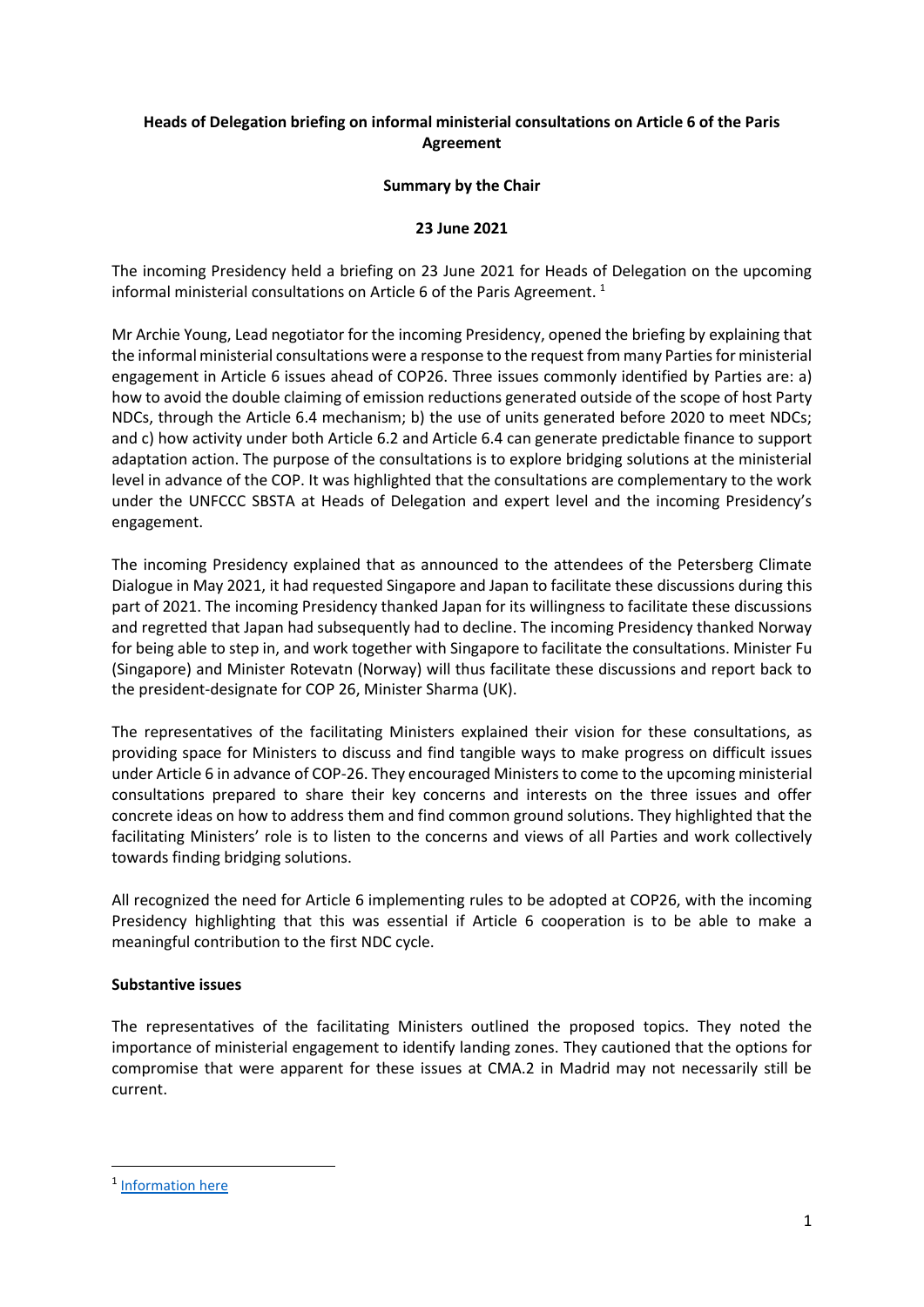Most Heads of Delegation supported the initial focus on the proposed topics. Some Parties considered that other topics (such as the governance structure for the framework for non-market approaches, or overall mitigation in global emissions in cooperative approaches) also merited ministerial level attention, and that the guiding questions for the consultations did not reflect the importance of those topics. The incoming Presidency and representatives of the facilitating Ministers acknowledged that other matters were important and in need of progress, but that the three topics selected had been identified by Parties as those most in need of ministerial level discussion at this time. They also highlighted that they had provided some space at the second session explicitly to enable Parties to raise any other issues or concerns and that the initial focus did not preclude ministerial attention on other issues in due course. They also noted that important discussions on other issues were taking place at the HoDs and technical levels so no issue would be left behind at COP26. The need for balanced progress among the three Article 6 instruments and between adaptation and mitigation was noted by some Parties.

## **Logistics and organizational matters**

In relation to the invitation being aimed at Ministers, the representatives of the facilitating Ministers highlighted that group coordinators and Chairs are invited to consult within their groups to identify which Ministers could attend. It was noted by some Heads of Delegation that the Party may wish to attend but the Minister might not be available. The representatives of the facilitating Ministers clarified that interventions by Ministers would be prioritized and taken before interventions by any Heads of Delegation.

In relation to the organization of the consultations, a number of delegations requested more notice time for future consultations, noting the usually busy schedule of Ministers and the risk as to their availability when notice times are short.

In relation to the need for inclusivity, the representatives of the facilitating Ministers highlighted that group chairs and coordinators could coordinate within their groups to identify Ministers that would attend, ensuring that the discussions were inclusive while also recognizing that not all Ministers would be able to attend due to other commitments. Some Parties expressed concerns that an imbalance could arise between Parties who were able to send Ministers to attend and those who could not.

In relation to the time slots scheduled for the meetings, a number of Heads of Delegation wondered whether there would be sufficient time to hear all views. The representatives of the facilitating Ministers indicated the need for each minister to be brief, and to the point, focused on options that could represent compromise.

In relation to interpretation, the representatives of the facilitating Ministers indicated that while it would not be possible to provide interpretation, participating Ministers could bring their own interpretation if required.

In relation to the choice of time zones for the informal ministerial consultations, it was acknowledged that the times are inconvenient to some, but also that the availability of the facilitating Ministers was a factor in the selected time slots.

In relation to the virtual format, some Parties indicated the format was not conducive to discussions.

The representatives of the facilitating Ministers noted in response to a question that the event was open to be watched by Parties but would not be broadcast to observers.